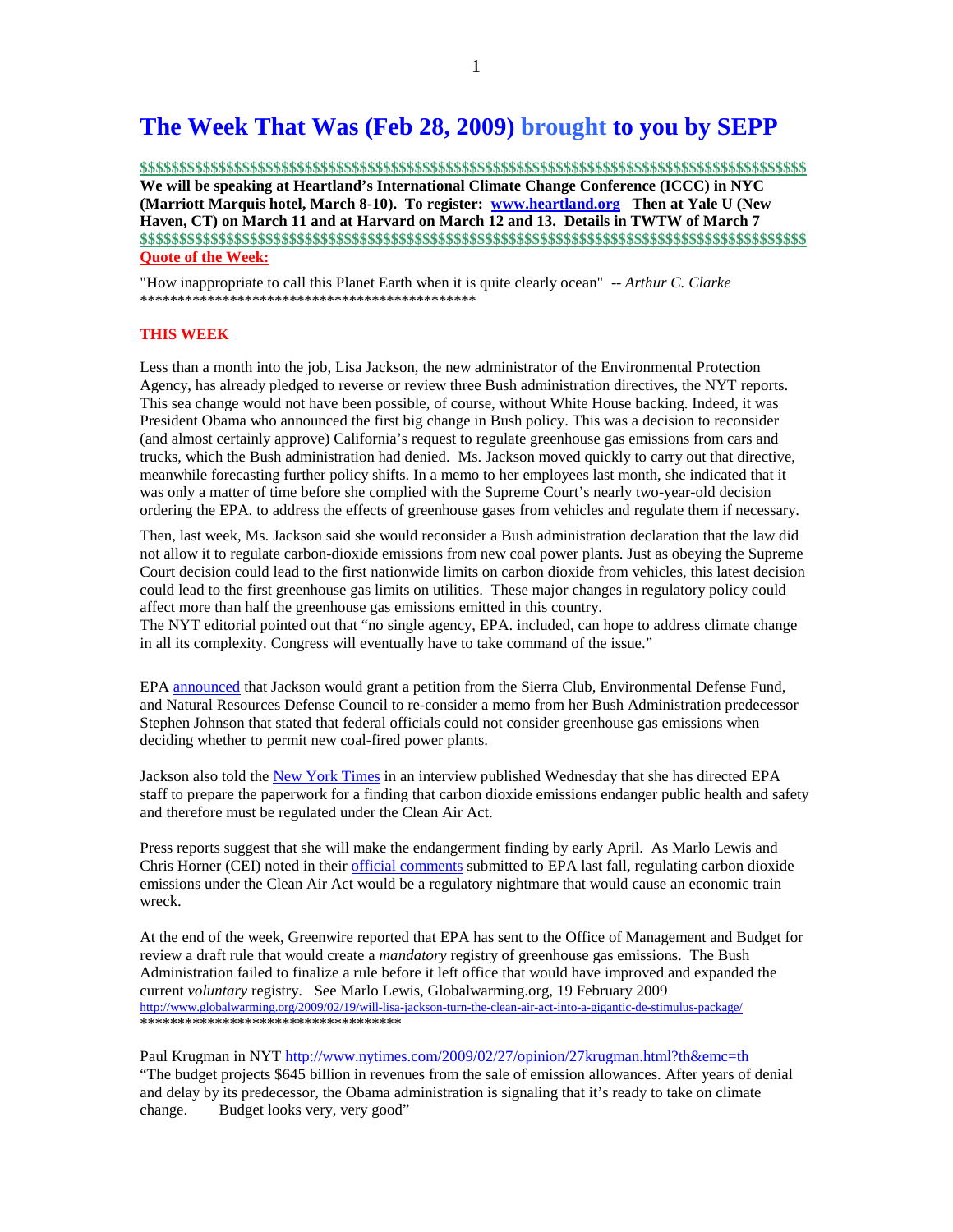"So if Mr. Obama gets us out of Iraq (without bogging us down in an equally expensive Afghan quagmire) and manages to engineer a solid economic recovery — two big ifs, to be sure — getting the deficit down to around \$500 billion by 2013 shouldn't be at all difficult."

#### *SEPP Comments:*

- *1. Sale of emission allowances constitutes just another regressive (energy) tax on the poorest of the poor*
- *2. The projected revenues of \$645 billion form nearly 40% of the projected deficit of \$1.75 trillion in a budget of nearly \$3.6 trillion.*

*3. Finally, in testimony to Congress (Sept 2008), Peter Orszag, currently Obama's budget director, estimated that revenue from a cap-and-trade scheme could reach 112 billion dollars by 2012. Hmm* 

 *According to Orszag, who at the time was director of the Congressional Budget Office, the program - which would force companies to buy permits if they exceed pollution emission limits -- could generate between 50 and 300 billion dollars a year by 2020. The New York Times also reported that the projected revenues would subsidize research and development of alternative energy sources.* 

 *Great for lobbyists and Green entrepreneurs but no great help to the poor!*

\*\*\*\*\*\*\*\*\*\*\*\*\*\*\*\*\*\*\*\*\*\*\*

**SEPP Science Editorial #8-09 (2/28/09)** 

#### **Why don't we see any Anthropogenic Greenhouse Warming (AGW) in the Climate record?**

*After all, CO2 is a GH gas whose level is increasing because of fossil-fuel burning. So where is AGW?*  Using a number of lines of evidence, we suggest that there has been little if any warming after 1940 that can be assigned to the anthropogenic increase in GH gases. Nor is there any significant AGW pre-1940. We have used proxy data such as ice-core bore holes, tree rings, corals, etc. as well as instrumented data from the surface and satellites and have tried to explain the reported SST increases as an artifact of the observational method.

Much of the confusion has come about from drawing straight-line trends through data sets that showed clear evidence of sudden 'jumps' that had nothing to do with GH gases. Other statistical problems involved selective use of data and inappropriate 'data-smoothing' procedures.

Our conclusion is that because of negative feedbacks the Climate Sensitivity is quite small, well below 0.5 degC for doubling of CO2 – in line with the conclusions of several other investigations. **\*\*\*\*\*\*\*\*\*\*\*\*\*\*\*\*\*\*\*\*\*\*\*\*\*\*\*\*\*\*\*\*\*\*\*\*\*\*\*\*\*\*\*\*\*\*\*\*\*\*\*\*\*\*\*\*\*\*\*\*\*\*\*\***

- **1. Inhofe Comments on Obama's State of the Union Address**
- **2. US Climate Czar: CO2 regulation ruling to come soon**
- **3. War over climate heats up even as climate itself cools down**
- **4. Greens see the light on nuclear power**
- **5. Japanese Commission challenges UN: Global Warming not man-made**
- **6. Copenhagen Protocol will not succeed unless China and India sign up**
- **7. In Global Warming we trust**

**8. The importance of Carbon Dioxide to your health**  \*\*\*\*\*\*\*\*\*\*\*\*\*\*\*\*\*\*\*\*\*\*\*\*\*\*\*\*\*\*\*\*\*\*\*\*\*\*\*

#### **NEWS YOU CAN USE**

**Politics in the Guise of Pure Science -- by JOHN TIERNEY** http://www.nytimes.com/2009/02/24/science/24tier.html?\_r=1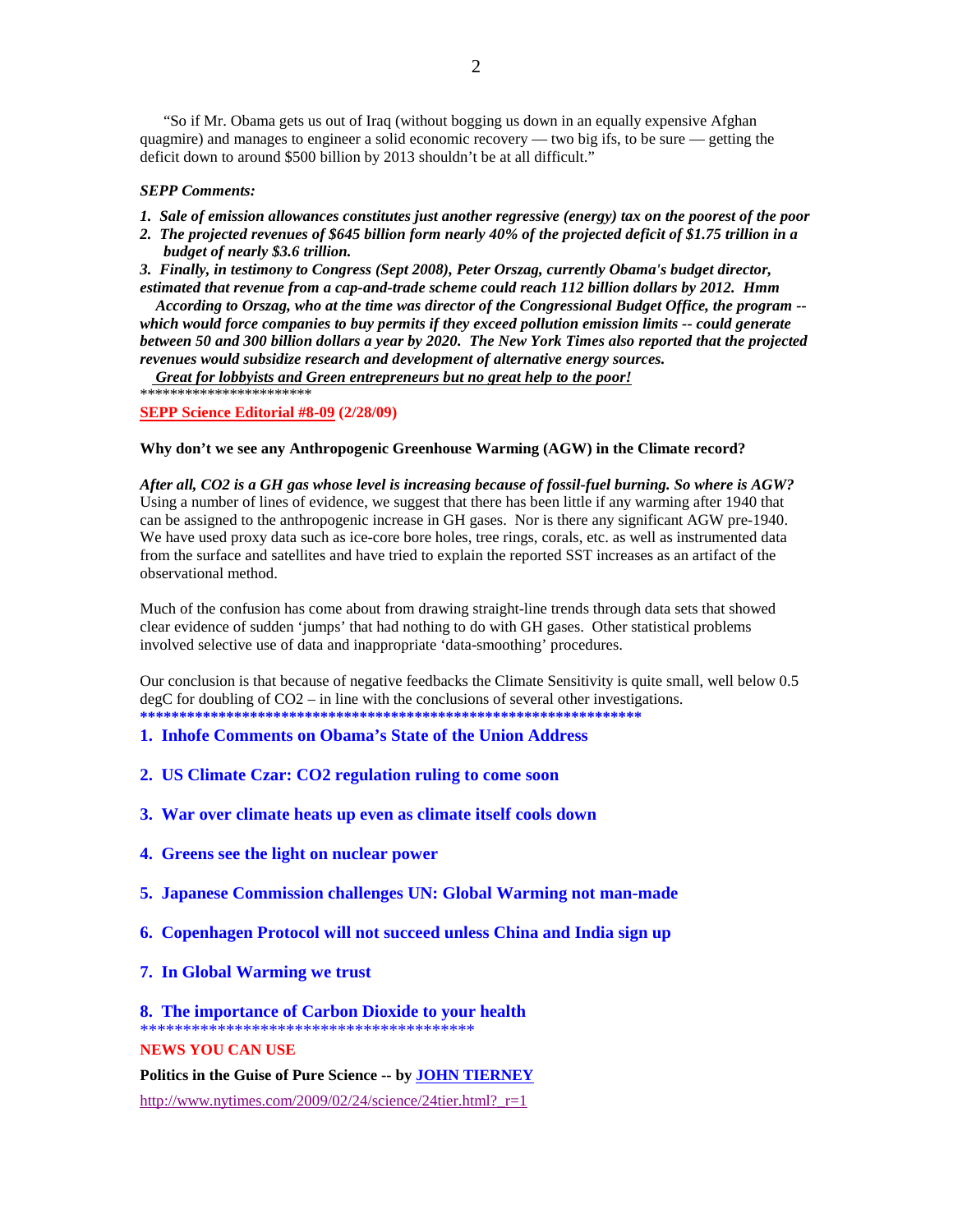#### \*\*\*\*\*\*\*\*\*\*\*\*\*\*\*\*\*\*\*\*\*\*\*\*\*\*\*\*\*\*\*\*\*\*\*\*\*

#### **Steve Hayward A long but important essay All the Leaves are Brown www.claremont.org/publications/crb/id.1588/article\_detail.asp**

\*\*\*\*\*\*\*\*\*\*\*\*\*\*\*\*\*\*\*\*\*\*\*\*\*\*\*\*\*\*\*\*\*\*\*\*\*\*

Center for Biological Diversity Declares Legal War on Global Warming U.S. Economy, Self-Governance [by Marlo Lewis] The CBD, the folks who successfully petitioned and sued the Fish & Wildlife Service to list the polar bear as a threatened species under the Endangered Species Act (ESA), announced last week the opening of a new Climate Law Institute (CLI) that will "use existing laws and work to establish new state and federal laws that will eliminate energy generation by the burning of fossil fuels — particularly coal and oil shale.." CBD says it has dedicated an "initial \$17 million" to the project. \*\*\*\*\*\*\*\*\*\*\*\*\*\*\*\*\*\*\*\*\*\*\*\*\*\*\*\*\*\*\*\*\*\*\*\*\*\*\*

Huffington Post (Feb 24, 2009): Gore Should Apologize for Spreading Climate Hysteria

Did you ever in your wildest dreams imagine seeing an article at this liberal website that not only refuted the anthropogenic global warming myth, but also asked Nobel Laureate Al Gore to apologize for the climate hysteria he's caused?

http://www.huffingtonpost.com/harold-ambler/mr-gore-apology-accepted\_b\_154982.html

For the Huffington Post to publish this piece anywhere within its confines is remarkable. It also shows you how incredibly bogus and transparent the whole Al Gore Traveling Road Show truly is. One cannot imagine a more damning indictment of the shallow and misstated science that Gore has used to con America and the world than what you will find in this Huffington Post criticism. Recent polls show that the global climate change juggernaut has stalled and the wheels are beginning to fall off .... When the capand-trade results begins hitting the average Joe on the street in his wallet - via higher gasoline, heating oil and electric prices - all Hell might break loose and the politicians who promoted C&T just might be held accountable for promoting one of history's greatest scams. \*\*\*\*\*\*\*\*\*\*\*\*\*\*\*\*\*\*\*\*\*\*\*\*\*\*\*\*\*\*\*\*\*\*\*\*\*\*\*\*

From Steve Milloy and Tom Borelli (February 25, 2009):

Last night President Obama renewed his commitment to regulate carbon dioxide emissions:

"But to truly transform our economy, protect our security, and save our planet from the ravages of climate change... So I ask this Congress to send me legislation that places a market-based cap on carbon pollution and drives the production of more renewable energy in America."

Let's keep in mind that the goal of cap-and-trade is to reduce the use of carbon-based fuels such as coal, natural gas and gasoline by making the cost of driving and heating/cooling our homes higher. Raising energy prices during a severe recession makes as much sense as providing up to \$ 2 billion for ACORN the community activist group - in the so called "stimulus bill."

Obama's vision can only be made reality if corporate America supports this initiative and that's why we are focusing our attention on the CEOs that are partnering with the president and environmental activists to lobby for this regulatory scheme.

To solidify corporate support Obama nominated GE CEO Jeff Immelt and Caterpillar CEO Jim Owens to his economic advisory panel. Both CEOs are members of the United States Climate Action Partnership - a coalition of corporations and environmental activists that are lobbying for a federal cap-and-trade law. With Immelt, Obama gets access to GE's NBC media network that can promote his green agenda through its programming, news and business coverage.

Just this week part of CNBC's popular "Squawk Box" was broadcasted from an Energy Summit sponsored by the Center for American Progress - a think tank run by John Podesta, former chief of staff to President Bill Clinton. At the conference, CNBC delivered Obama's green message by interviewing T. Boone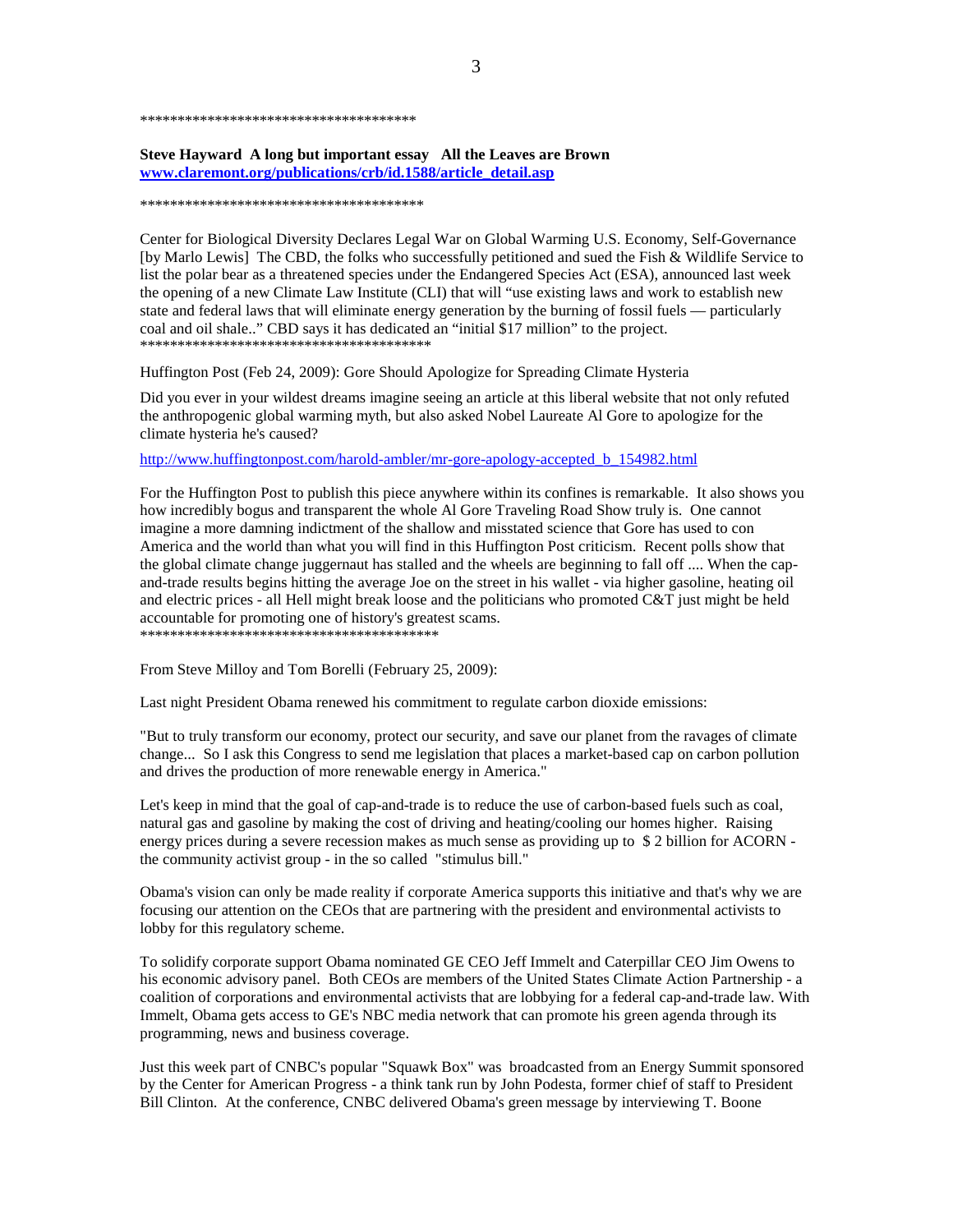Pickens, Harry Reid and Bill Clinton.

We are doing our part to expose the corporate role in advancing cap-and-trade. This is a huge undertaking and we need all the moral and financial support we can muster. *Support the Free Enterprise Project* 

#### *http://www.freeenterpriseactionfund.com/* \*\*\*\*\*\*\*\*\*\*\*\*\*\*\*\*\*\*\*\*\*\*\*\*\*\*\*\*\*\*\*\*\*\*

---------------------------------------------------------------------

**Australia**: The Lavoisier Society has released *Thank God for Carbon*, the latest booklet by Ray Evans. See: *http://www.lavoisier.com.au/index.php*

This is a critical year in the battle for Carbon Sense. All over the world the Warmists are becoming desperate as skepticism grows and voters are diverted to real problems like jobs and financial security. ---------------------------------------------

Also in **Australia**, a new political party has been formed to represent climate sceptics. Called "The Climate Sceptics" http://www.climatesceptics.com.au the party has a nice cartoon of "Skeppy" the sceptical kangaroo and a no-nonsense message:

*"Anthropogenic or man-made Global Warming (AGW) alarmism is the biggest con, fraud, hoax, swindle, deception and mass hysteria in the history of modern civilization, because climate changes naturally. The Climate Sceptics support all practical measures to prevent environmental degradation. We support the development of cleaner and more efficient sources of energy. Unfortunately governmental taxes to stop climate change are a colossal diversion of funds from core obligations, and Emission Trading Schemes (ETS) will do absolutely nothing for the Murray-Darling basin, the Great Barrier Reef, or land degradation - just as it will do absolutely nothing to stop climate change. The Climate Sceptics are here to demand rational debate and responsible leadership. We reject the extremist views that now threaten what Australians have sacrificed to achieve in living standards, rights and freedoms."*  \*\*\*\*\*\*\*\*\*\*\*\*\*\*\*\*\*\*\*\*\*\*\*\*\*\*\*\*\*\*\*\*\*\*\*\*\*\*\*\*\*\*\*\*\*\*\*\*

**Canada**: The reason the oil sands optical illusion exists is the government of Alberta has never signed off on any of the reclamation over the past 30 years of mining. How can a Company reclaim if the government (held to ransom by irresponsible environmental lobby groups) has the power to make them redo it on a political agenda? As it stands now after 30 years of mining, there has been about 30% reclamation by Syncrude. The total mined so far amounts to a gob-smacking 0.047% of the Province. Ultimately, it could cover 0.1% of Alberta. However, with reclamation, industry would clean up the largest natural oil spill in North America to great economic benefit to Canada. Moreover, the CO2 emissions are approximately 4% of Canada's 2% of global.  $2\% = 0.04 \times 0.02 \times 0.02 = 0.000016\%$  of global emissions. That is not much. It is de minimis in legal terms (Google it). I got my numbers from the Pembina Institute. -<br>\*\*\*\*\*\*\*\*\*\*\*\*\*\*\*\*\*\*

#### New Zealand: CO2 and Health: http://www.nzcpr.com/soapbox.htm#RobertC

Excerpt: *The majority of us will experience breathing problems at some time in our lives and will find relief when given enhanced levels of carbon dioxide. Present levels (380 ppm) are only slightly recovered from the lowest level during our evolution. Nature has evolved plants to function best at approximately 1,500 ppm. Since plants and animals evolved together, it's reasonable to expect that we also evolved to function best at some higher level. Now scientific studies and medical practice leave no doubt that this is so.* 

#### **UNDER THE BOTTOM LINE**

Say what? Arctic could lose the WINTER sea ice suggests Obama's Science Advisor John Holdren! - Excerpt: At the 18:54 mark at the CBC "Climate Wars" podcast here [MP3], John Holdren says this: ...if you lose the summer sea ice, there are phenomena that could lead you not so very long thereafter to lose the winter sea ice as well. And if you lost that sea ice year round, it's going to mean drastic climatic change all over the hemisphere.

http://tomnelson.blogspot.com/2009/02/complete-barking-madness-from-john.html

**###################################**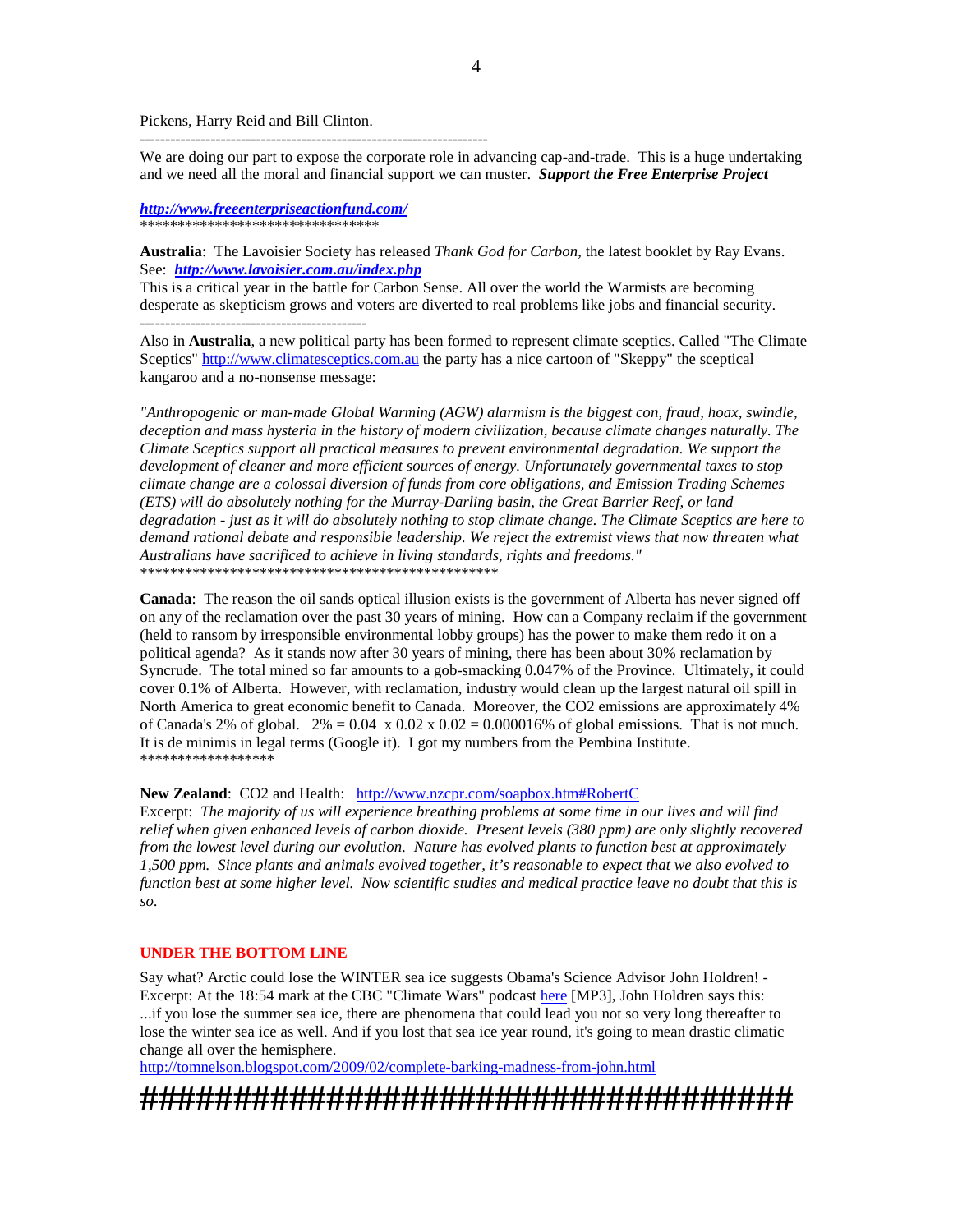## **1. INHOFE COMMENTS ON OBAMA'S STATE OF THE UNION ADDRESS**

WASHINGTON, D.C. U.S. Senator James Inhofe (R-Okla.), Ranking Member of the Senate Environment and Public Works Committee, commented on President Obama's State of the Union Address. "President Obama committed to the largest annual tax increase in the history of America, through the implementation of a global warming cap-and-trade system," Senator Inhofe said. "The range of the tax increase that would be brought on by this cap-and-trade legislation is somewhere between \$300-\$330 billion per year. As bad as the stimulus spending bill was, this would be much worse because instead of being one-time spending, the cap-and-trade tax increase would keep occurring year after year. During times of economic turmoil it is folly to impose more pain on families by intentionally raising their energy costs through cap-and-trade. The American people will be outraged when they realize that any so-called global warming solutions will not have a detectable impact on temperatures but will have very painful and real impacts on their family budgets.

"Climate proposals should not be concealed under the guise of a deficit reduction tool. We learned last year during the Lieberman-Warner global warming cap-and-trade debate that the massive proposal represented the largest redistribution of wealth in the government's history and predetermined winners and losers. I believe environmentalists and other special interests that were bought off in the last climate bill would oppose any legislation that attempts to reduce their earmarks. Special interest will oppose any bill that depletes funding for pet programs because the revenue is being held hostage as a deficit reduction tool.

"I was sitting near Sen. Barbara Boxer during the inauguration and she was stunned that the President didn't address Global Warming in his speech. Unfortunately, it seems that the President is finally folding to the pressure from his special interest constituency. Thankfully, I believe we can still defeat these misguided climate efforts here in Congress." \*\*\*\*\*\*\*\*\*\*\*\*\*\*\*\*\*\*\*\*\*\*\*\*\*\*\*\*\*\*\*

## **2. US CLIMATE CZAR: CO2 REGULATION RULING TO COME SOON**

*By Ian Talley, Dow Jones Newswires, 202-862-9285; ian.talley@dowjones.com Feb 22, 2009* 

(Updates with more details, comments and adds background) WASHINGTON -(Dow Jones)- President Barack Obama's climate czar said Sunday the Environmental Protection Agency will soon issue a rule on the regulation of carbon dioxide, finding that it represents a danger to the public.

The White House is pressing Congress to draft and pass legislation that would cut greenhouse gases by 80% of 1990 levels by 2050, threatening to use authority under the Clean Air Act if legislators don't move fast enough or create strong enough provisions.

Carol Browner, Obama's special advisor on climate change and energy, also said the administration is seeking to establish a national standard for auto emissions that could mean tougher efficiency mandates for auto makers. The new standard could be fashioned after strict proposals developed in California that would limit greenhouse gas emissions - initiatives that car makers have vigorously fought. The comments - the first by the administration on the topic - could lead to another blow for beleaguered car companies such as General Motors (GM) and Ford (F) that are already tottering.

 "EPA's going to look at Mass. Vs. EPA and will make an endangerment finding," Browner told Dow Jones Newswires in an interview. The Supreme Court ordered the EPA in the Mass. Vs. EPA case to determine if carbon dioxide endangered public health or welfare. "The next step is a notice of proposed rulemaking" for new regulations on CO2 emissions, Browner said on the sidelines of the National Governors Association meeting, one of her first public appearances since the inauguration. Browner declined to say exactly when the EPA would issue the finding or rulemaking, but EPA chief Lisa Jackson has indicated it could be on April 2, the anniversary of Mass Vs. EPA.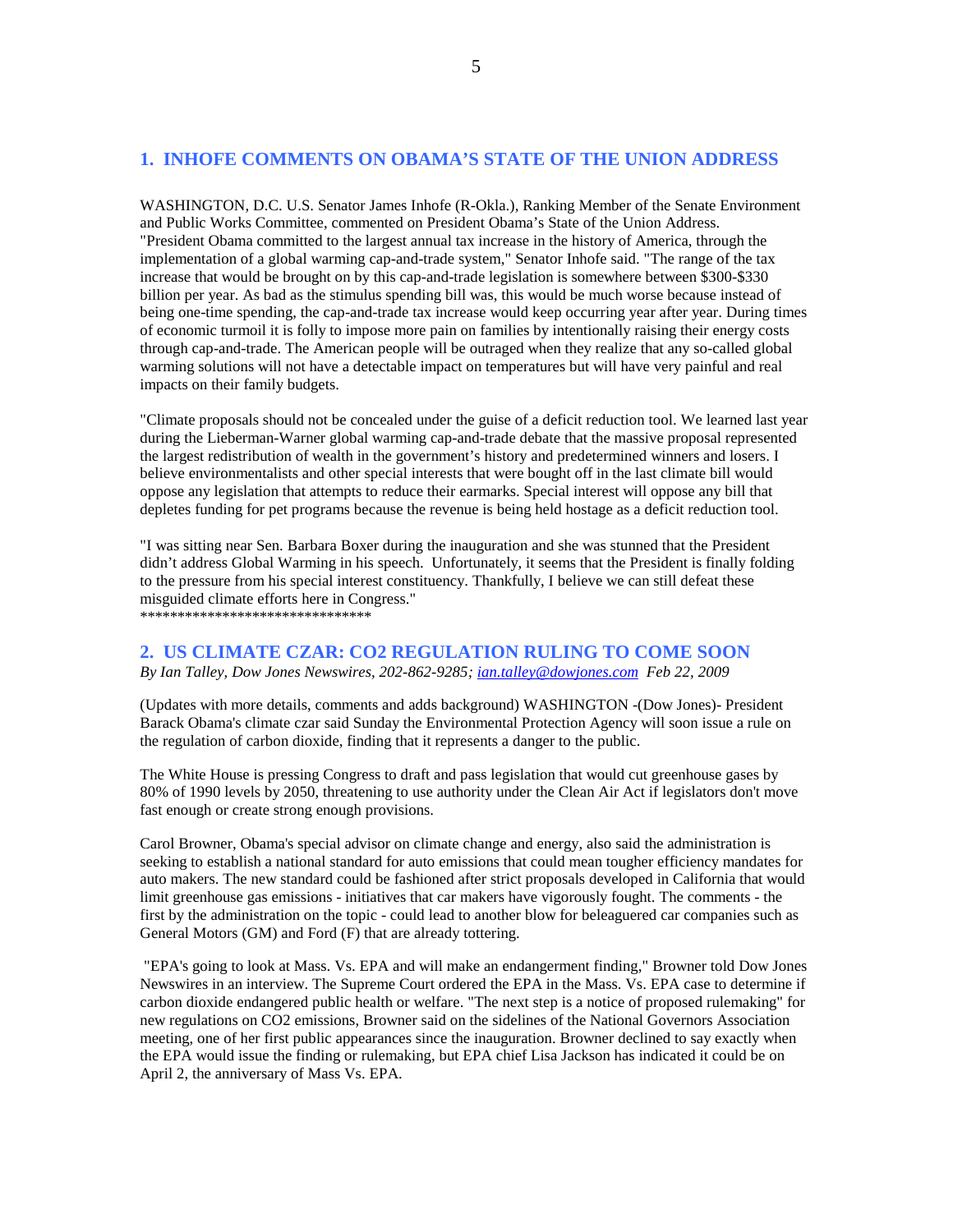Obama EPA chief Lisa Jackson said earlier in the month that her office would soon begin drafting rules for regulating CO2. The agency has been intensely reviewing and updating an existing endangerment finding made last year by agency officials - but blocked by the previous administration - that found carbon dioxide threatened human welfare. Officially recognizing that carbon dioxide is a danger to the public would trigger regulation of the greenhouse gas emissions from coal-fired power plants, refineries, chemical plants, cement firms, vehicles and any other emitting sectors across the economy. Industry fears it could shut down the economy, not only preventing plants from operating and spurring a dramatic retooling of the energy sector but also pushing up costs and hurting the international competitiveness for a raft of sectors.

Environmentalists, meanwhile, say action by the administration is required by law and need to pressure lawmakers to act. But Browner said the administration prefers that Congress draft legislation rather than CO2 to be regulated under the Clean Air Act because lawmakers could develop a bill that could more deftly regulate the greenhouse gas through a cap- and-trade system. Senate Majority Leader Harry Reid, D-Nev., said Friday he aims to pass a climate change bill by the end of the summer, and Rep. Henry Waxman, D-Calif., head of the panel responsible for drafting a CO2 bill, said he wanted a bill approved by the Memorial Day holiday in May. Browner also declined to say what the administration's target date for Congress to pass a climate bill before accelerating the Clean Air Act rulemaking, but she called Waxman's schedule an "aggressive" one. "In the next several weeks we will begin to see the shape of legislation... (and) we will work with Congress as they shape it," she later told a group of Western Governors.

The climate czar dismissed critics of fast, stringent climate change laws who have said that the existing financial crisis would only be exacerbated by putting a premium on emitting carbon dioxide. She said businesses hoping to invest in CO2 mitigation projects needed more certain policy signals to plow cash into projects and companies, and that the rulemaking process would create a buffer for action and compliance.

Critics of putting an expensive premium on carbon say that such a schedule may be overly optimistic given the global financial crisis and the ramifications that putting a cap on greenhouse gases would have across nearly every sector of the economy. Tough action too fast, they say, not only could curb manufacturing and create an energy crisis by halting new power plant construction, but also could force a rapid migration of businesses overseas to cheaper energy climes.

Specifically, Obama wants an economy-wide law - instead of just some major emitting sectors - and to auction off 100% of the emission credits, which analysts say could exponentially increase the cost of emitting, as well as the pay-off for low-carbon projects. Browner also said the administration had directed the EPA and the Department of Transportation to develop a national policy for auto emissions. The DOT is currently developing new auto efficiency standards, but the White House and the EPA are currently considering a request from California to implement their own much stricter standards, which consider greenhouse gas emissions rather than just fuel efficiency and are likely to be followed in a more that a dozen other states.

The administration could seek to implement the California standards or a negotiated version of them across the country, however, Browner indicated. "We need a unified national policy when it comes to clean vehicles," Browner told the governors, adding that the Department of Transportation and EPA needed to cooperate and determine the impact of both conventional pollution and greenhouse gas emissions and give auto makers the time and policy direction necessary to re-tool their plants. "Both agencies have to meet their responsibilities...we're just trying to figure out how do you do it in a way that the car companies have a clear ( mandate)," Browner told reporters after the event. Car makers have expressed concern not only about the costs of meeting the tough new standards, but also having to make cars that have to meet two different mandates.

Separately, Browner said the administration was also going to create an inter- agency task force to site a new national electricity transmission grid to meet both growing demand and the President's planned renewable energy expansion. Siting has been a major bottleneck to renewable growth, and lawmakers and administration officials have said they're likely to seek greater federal powers that would give expanded eminent domain authorities.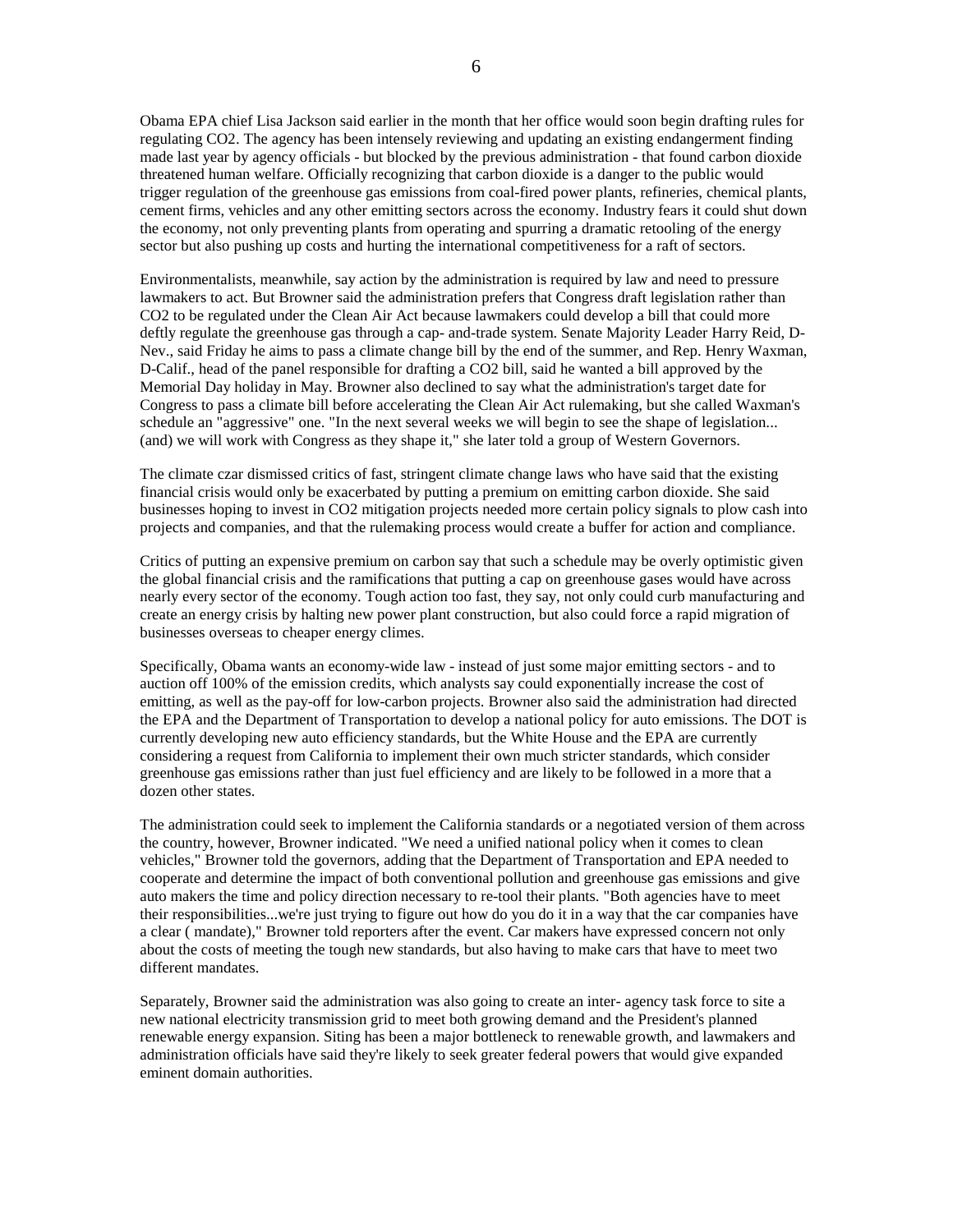#### **\*\*\*\*\*\*\*\*\*\*\*\*\*\*\*\*\*\*\*\*\*\*\*\*\*\*\*\*\*\*\*\*\*\*\*\*\*\*\*\*\*\***

# **3. WAR OVER THE CLIMATE HEATS UP EVEN AS CLIMATE ITSELF COOLS DOWN**

*By S. FRED SINGER, Investors Business Daily, Feb 19, 2009* 

President Obama will be hard put to satisfy his several campaign promises: to restore prosperity and jobs, to conduct a foreign policy backed by a strong economy and to satisfy environmental demands to "save the planet." His job will be much easier if he listens to independent advice on climate science.

Get ready for a three-ring circus. In one corner you find those concerned with the recovery of the economy, in the second corner those concerned about threats to national security and in the third corner global warmers who agonize about catastrophic climate change.

The battle between these three factions will revolve about the use of energy and will play out in the White House and in Congress, but also in the public arena:

• Obama's economic advisers at Treasury and the Budget Office will try to delay any major climate policies that could adversely impact economic recovery.

• The National Security Council and Defense Department, and to a lesser extent the State Department, will be concerned with maintaining a strong U.S. economy to be able to act forcefully when foreign problems arise.

• The global warmers will be led by energy-climate czarina Carol Browner, EPA chief during the Clinton years, and by science adviser John Holdren, who testified that a billion people might die by 2020 unless greenhouse-gas emissions are sharply reduced.

Using all the powers of the Clean Air Act, the EPA may try to impose severe regulations on carbon dioxide, which they would like to label as a pollutant. If successful, it would bring economic activity to a halt.

The outcome of such internal battles is never certain. In Germany, the minister for industry has just stepped down because he opposed the drastic climate actions demanded by Chancellor Angela Merkel. On the other hand, Australian Prime Minister Kevin Rudd has walked away from the commitments of his Labor Party to institute a "cap and trade" scheme.

As these disputes continue, keep in mind three facts:

1. Nothing can be achieved by way of controlling atmospheric levels of CO2 without the active participation of China, India and other developing nations. It is a global issue, and the U.S. cannot make a significant impact, even if it were to adopt extreme measures. By now, China has become the largest emitter of CO2.

Obama may still seem committed to his campaign promise to reduce emissions by 20% by 2020 and 60% by 2050 (or was it 80% — and does it matter?). But remember that the U.S. Senate voted unanimously against anything like the Kyoto Protocol, which calls for a reduction of only 5%. And note that European nations and Japan, which signed up for Kyoto, will not come close to achieving even this modest goal by 2012, when Kyoto expires.

Despite this, politicians are making grand promises for the far future as they approach the crucial Copenhagen 2009 negotiations to define the "son of Kyoto."

2. Remember also that global warming, whether natural or human-induced, may be good for you. Economists tell us that a modest warming would improve agriculture and forestry and increase GNP. And historical evidence backs their studies.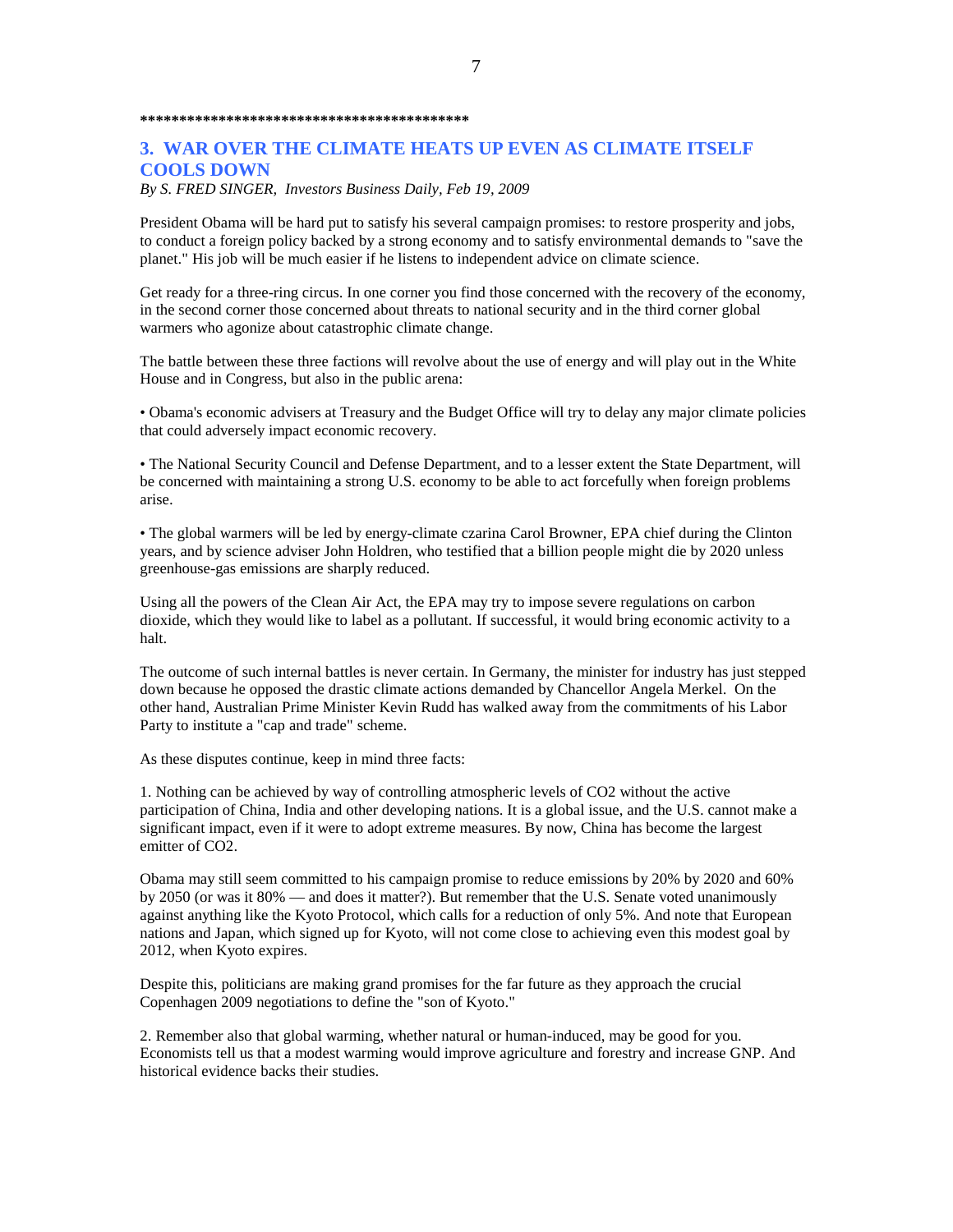In any case, the climate has been mildly cooling for the past decade and may continue to cool for another decade or more — even while CO2 levels keep rising — causing much suffering around the world.

3. Finally, be aware that carbon dioxide may not have as much of an impact on temperatures as projected by the U.N. Intergovernmental Panel on Climate Change (IPCC). While their 2007 Report asserts a betterthan-90% certainty that the average temperature increase over the last 50 years is human-caused, they have produced no credible evidence to back this up. None!

On the contrary, an independent assessment of the same published information by the Non-Governmental International Panel on Climate Change (NIPCC) reaches exactly the opposite result: Nature, not human activity, rules the climate.

Apparently, the ongoing scientific debate hasn't yet made much impact on politicians or the public. I would blame the media, which seem to give more play to the catastrophic scenarios advanced by the global warmers.

But even Al Gore no longer claims that there are only one or two climate skeptics. Their number has been growing steadily.

Last year, 100 prominent climate scientists signed a letter to the U.N. secretary general, warning against accepting the IPCC results. So far, 650 climate scientists have expressed their skepticism about anthropogenic global warming. And 31,000 scientists, about one-third of them with PhD degrees, have signed the Oregon Petition against the Kyoto Protocol.

In the U.S., the "cooler heads" seem to be gaining ground. But nothing is ever sure. So stay tuned.

*Singer, an atmospheric physicist, is president of the Science and Environmental Policy Project and professor emeritus of environmental sciences at the University of Virginia. He also served as the founding director of the U.S. Weather Satellite Service. His latest book is "Unstoppable Global Warming — Every 1,500 Years" (Rowman & Littlefield, 2007). He and other experts discuss major issues facing the Obama administration in IBD's "Testing Obama" series.*

\*\*\*\*\*\*\*\*\*\*\*\*\*\*\*\*\*\*\*\*\*\*\*\*\*\*\*\*\*\*

#### **4. GREENS SEE THE LIGHT ON NUCLEAR POWER**

*The Daily Telegraph, 23 February 2009 H/t to CCNet*  http://www.telegraph.co.uk/comment/telegraph-view/4786835/Greens-see-the-light-on-nuclear-power.html

The resistance of the green movement to nuclear energy has always been a puzzle. It is by far the cleanest method of dependable large-scale power generation (renewables tend to be both small-scale and unreliable) yet environmentalists have been implacably opposed to its use.

They tend to cite safety considerations - yet nuclear generation has proved astonishingly safe over the half century it has been used commercially. There have been two major incidents at Three Mile Island in 1979 (no casualties) and Chernobyl in 1986 (a total of 56 fatalities by 2004).

But the green lobby or at least an important part of it appears to have had an epiphany. Four prominent environmentalists, led by the former Cabinet minister Lord Smith of Finsbury, the chairman of the Environment Agency, have today "come out" as lobbyists for nuclear power.

They argue that a new generation of nuclear reactors is essential if Britain is to meet its carbon emission targets. Indeed, so zealous are these converts that they insist there should be no unnecessary delays imposed on this programme through lengthy planning inquiries or legal challenges. **\*\*\*\*\*\*\*\*\*\*\*\*\*\*\*\*\*\*\*\*\*\*\*** 

# **5. JAPANESE COMMISSION CHALLENGES UN: GLOBAL WARMING NOT MAN-MADE**

*By Noel Sheppard (Newsbusters.org), 25 Feb 09*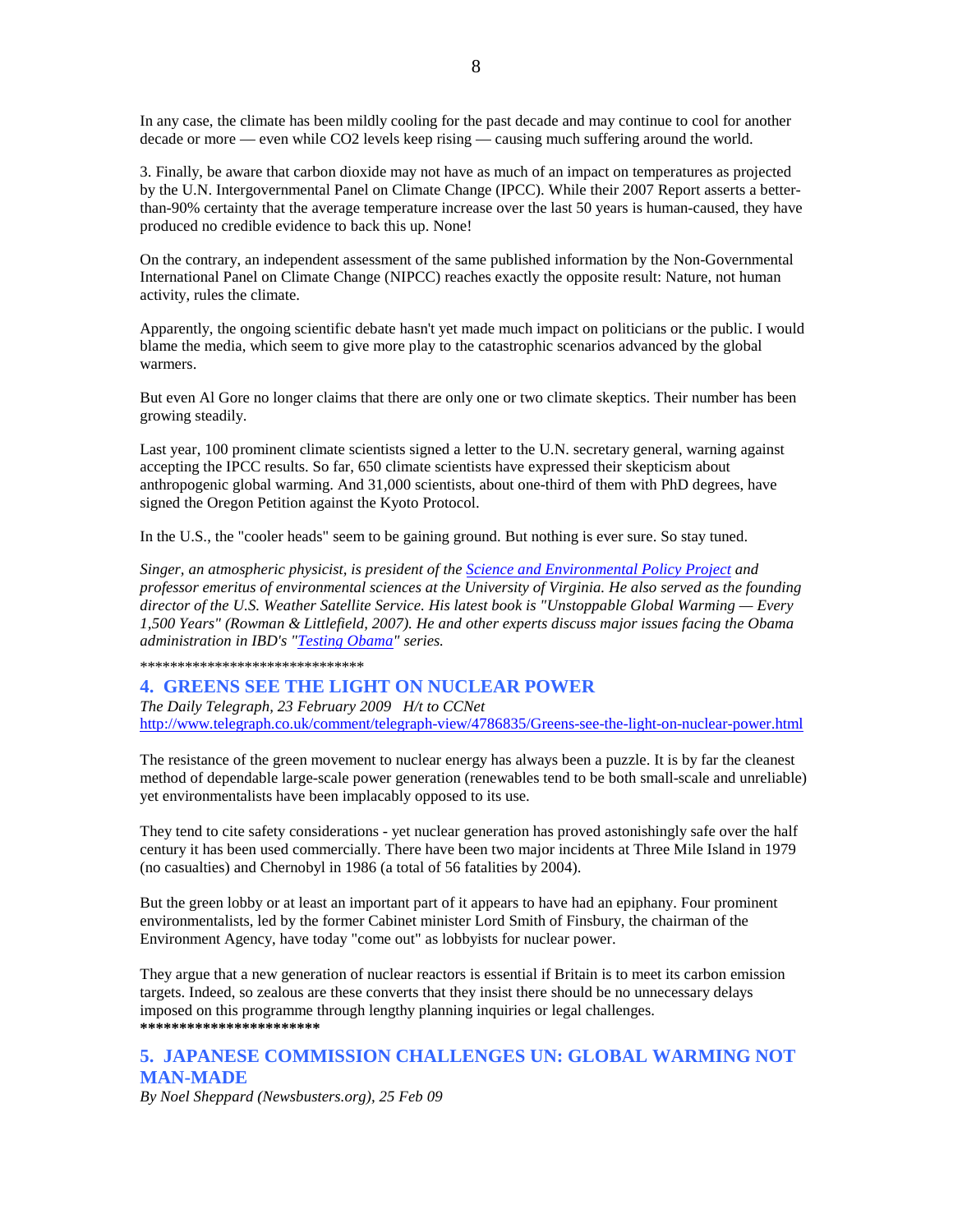A Japanese energy commission released a report last month challenging the supposed international consensus that man is responsible for warming the planet while claiming that climate modeling -- the questionably accurate process of predicting the future so key to Nobel Laureate Al Gore's myth -- is immature and akin to ancient astrology.

The study also called the United Nations Intergovernmental Panel on Climate Change's conclusion that global temperatures are likely to continue to rise "an unprovable hypothesis," while castigating "the paucity of the US ground temperature data set used to support the hypothesis."

The Japan Society of Energy and Resources was founded in 1980 to "promote the science and technology concerning energy and resources and thus to facilitate cooperation among industry academia and governmental sectors for coping with the problems in this field."

On Wednesday, the UK Register published a translation of the Society's January report which for some reason America's global warming-obsessed press chose to ignore:

-----------------------------------------------------------

#### **Japan's boffins: Global warming isn't man-made**

Climate science is 'ancient astrology', claims report By Andrew Orlowski, Environment, 25th Feb 2009

**Exclusive:** Japanese scientists have made a dramatic break with the UN and Western-backed hypothesis of climate change in a new report from its Energy Commission.

Three of the five researchers disagree with the UN's IPCC view that recent warming is primarily the consequence of man-made industrial emissions of greenhouse gases. Remarkably, the subtle and nuanced language typical in such reports has been set aside.

One of the five contributors compares computer climate modelling to ancient astrology. Others castigate the paucity of the US ground temperature data set used to support the hypothesis, and declare that the unambiguous warming trend from the mid-part of the 20th Century has ceased.

The report by Japan Society of Energy and Resources (JSER) is astonishing rebuke to international pressure, and a vote of confidence in Japan's native marine and astronomical research. Publicly-funded science in the West uniformly backs the hypothesis that industrial influence is primarily responsible for climate change, although fissures have appeared recently. Only one of the five top Japanese scientists commissioned here concurs with the man-made global warming hypothesis.

JSER is the academic society representing scientists from the energy and resource fields, and acts as a government advisory panel. The report appeared last month but has received curiously little attention. So *The Register* commissioned a translation of the document - the first to appear in the West in any form. Below you'll find some of the key findings - but first, a summary.

#### **Summary**

Three of the five leading scientists contend that recent climate change is driven by natural cycles, not human industrial activity, as political activists argue.

Kanya Kusano is Program Director and Group Leader for the Earth Simulator at the Japan Agency for Marine-Earth Science & Technology (JAMSTEC). He focuses on the immaturity of simulation work cited in support of the theory of anthropogenic climate change. Using undiplomatic language, Kusano compares them to ancient astrology. After listing many faults, and the IPCC's own conclusion that natural causes of climate are poorly understood, Kusano concludes:

"[The IPCC's] conclusion that from now on atmospheric temperatures are likely to show a continuous, monotonic increase, should be perceived as an unprovable hypothesis," he writes.

Shunichi Akasofu, head of the International Arctic Research Center in Alaska, has expressed criticism of the theory before. Akasofu uses historical data to challenge the claim that very recent temperatures represent an anomaly:

"We should be cautious, IPCC's theory that atmospheric temperature has risen since 2000 in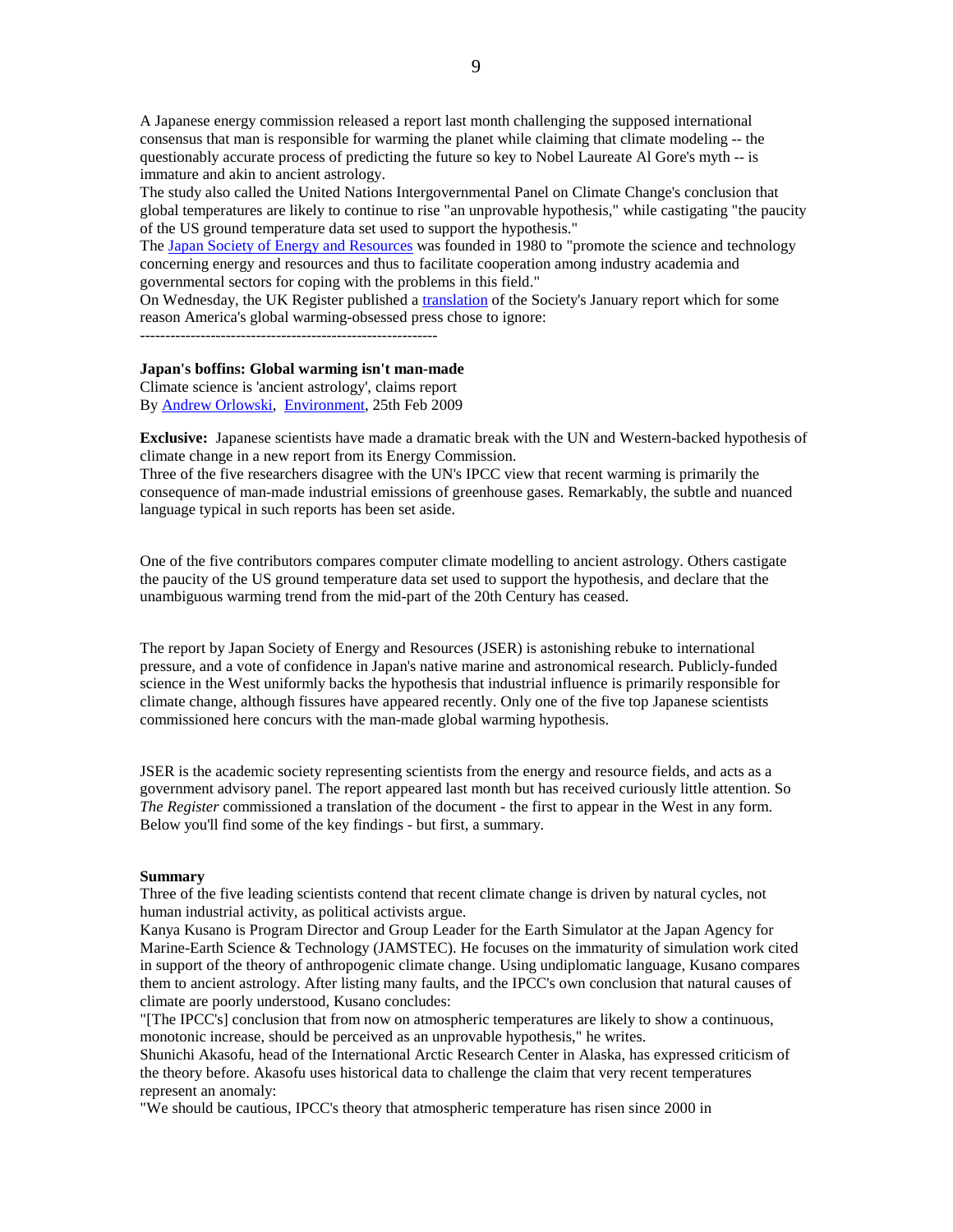correspondence with CO2 is nothing but a hypothesis. "

Akasofu calls the post-2000 warming trend hypothetical. His harshest words are reserved for advocates who give conjecture the authority of fact.

"Before anyone noticed, this hypothesis has been substituted for truth... The opinion that great disaster will really happen must be broken."

\*\*\*\*\*\*\*\*\*\*\*\*\*\*\*\*\*\*\*\*\*\*\*\*\*\*\*\*\*\*\*\*\*\*\*\*\*\*\*\*

# **6. THE COPENHAGEN PROTOCOL WILL NOT SUCCEED UNLESS CHINA AND INDIA SIGN UP, BUT BRIBING THESE NATIONS TO TAKE PART IS COUNTERPRODUCTIVE**

*By Bjorn Lomborg, guardian.co.uk, 15 February 2009* 

This December, global leaders will meet in Copenhagen to negotiate a new climate change pact to reduce carbon emissions. Yet, the way that it has been set up, it will inevitably fail. The best hope is that we use this lesson finally to deal with this issue in a smarter fashion.

The United States has made it clear that developing countries must sign up to substantial reductions in carbon emissions in Copenhagen. Developing nations especially China and India will be the main greenhouse gas emitters of the 21st century but were exempted from the Kyoto protocol because they emitted so little during the west's industrialisation period. Europe, too, has grudgingly accepted that without developing nations' participation, rich nations' cuts will have little impact.

Some would have us believe that getting China and India on board will be easy. According to former US vice president Al Gore, developing countries that were once reluctant to join in the first phases of a global response to the climate crisis have themselves now become leaders in demanding action and in taking bold steps on their own initiatives.

But Gore's fellow Nobel laureate, Rajendra Pachauri, the chair of the United Nations' Intergovernmental Panel on Climate Change, is not so sure. He recently told an Indian audience, "of course, the developing countries will be exempted from any such restrictions, but the developed countries will certainly have to cut down on emissions".

It is likely that Pachauri is right and Gore is wrong: neither China nor India will commit to significant cuts without a massive payoff.

Their reasons are entirely understandable. The biggest factor is the massive cost and the tiny reward. Reducing emissions is the only response to climate change that environmental campaigners talk about, despite the fact that repeated attempts to do so in Rio in 1992 and in Kyoto in 1997 failed to make a dent in emission levels.

Some believe that past agreements did not go far enough, but Kyoto actually turned out to be overly ambitious. Ninety-five per cent of its envisioned cuts never happened. Yet, even if Kyoto were fully implemented throughout this century, it would reduce temperatures by an insignificant 0.3F (0.2C), at an annual cost of \$180bn.

China and India are enjoying swift growth that is helping millions of people lift themselves out of poverty. India's external affairs Minister Pranab Mukherjee recently said, "India is very concerned about climate change, but we have to see the issue in the perspective of our imperative to remove poverty so that all Indians can live a life of dignity."

And Chinese premier Wen Jiabao recently said, "it's difficult for China to take quantified emission reduction quotas at the Copenhagen conference, because this country is still at an early stage of development. Europe started its industrialisation several hundred years ago, but for China, it has only been dozens of years."

Some environmental campaigners argue that, given the effects of global warming, every nation must act.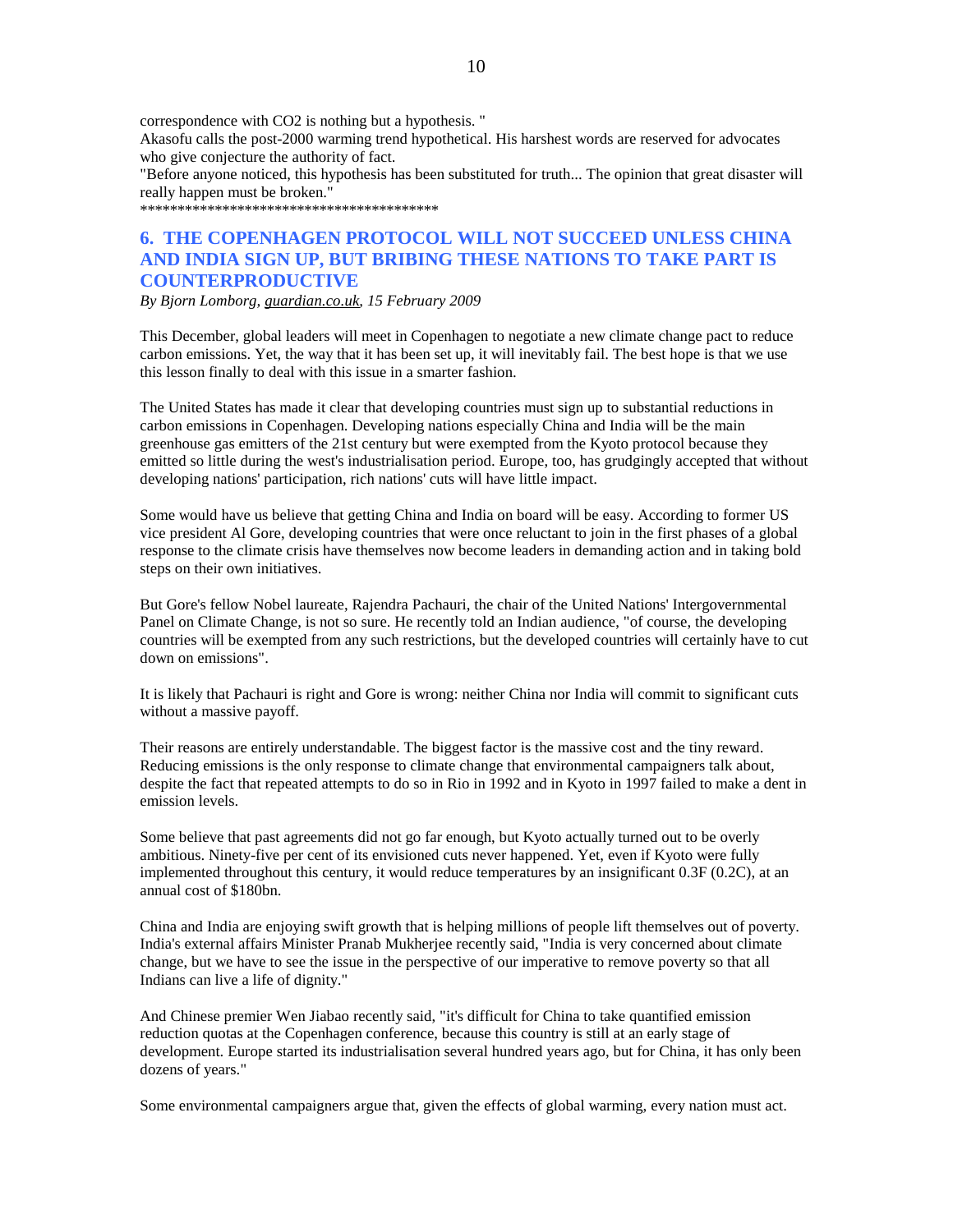But if one takes a closer look at China, this argument disintegrates.

Climate models show that for at least the rest of this century, China will actually benefit from global warming. Warmer temperatures will boost agricultural production and improve health. The number of lives lost in heat waves will increase, but the number of deaths saved in winter will grow much more rapidly: warming will have a more dramatic effect on minimum temperatures in winter than on maximum temperatures in summer. There are few arguments for China and India to commit to carbon caps and compelling reasons for them to resist pressure to do so.

Kyoto's successor will not be successful unless China and India are somehow included. To achieve that, the EU has made the inevitable, almost ridiculous, proposal of bribing developing nations to take part at a cost of 175bn annually by 2020.

In the midst of a financial crisis, it seems unbelievable that European citizens will bear the financial burden of paying off China and India. The sadder thing, though, is that this money would be spent on methane collection from waste dumps in developing nations, instead of on helping those countries' citizens deal with more pressing concerns like health and education.

There is an alternative to spending so much to achieve so little. Cutting carbon still costs a lot more than the good that it produces. We need to make emission cuts much cheaper so that countries like China and India can afford to help the environment. This means that we need to invest much more in research and development aimed at developing low-carbon energy.

If every country committed to spending 0.05% of its GDP exploring non-carbon-emitting energy technologies, this would translate into \$25bn per year, or 10 times more than what the world spends now. Yet, the total also would be seven times cheaper than the Kyoto protocol, and many times cheaper than the Copenhagen protocol is likely to be. It would ensure that richer nations pay more, taking much of the political heat from the debate. Decades of talks have failed to make any impact on carbon emissions. Expecting China and India to make massive emission cuts for little benefit puts the Copenhagen meeting on a sure path to being another lost opportunity. Yet, at the same time, the Chinese and Indian challenge could be the impetus we need to change direction, end our obsession with reducing emissions, and focus instead on research and development, which would be smarter and cheaper and would actually make a difference.

*Bjorn Lomborg, the director of the Copenhagen Consensus Center, is an adjunct professor at the Copenhagen Business School, and author of The Skeptical Environmentalist and Cool It: The Skeptical Environmentalist's Guide to Global Warming. \*\*\*\*\*\*\*\*\*\*\*\*\*\*\*\*\*\*\*\*\*\*\*\*\*\*\*\*\*\*\*\*\*\*\*\*\*\*\*\*\*\*\*\** 

## **7. IN GLOBAL WARMING WE TRUST**

*Anthony Sadar and Susan Cammarata, February 23, 2009* 

#### COMMENTARY:

Today, we are urged to believe that within the next few decades the globe will become intolerably warmer. The world as we know it will be drastically altered unless we act now to reverse our wayward lifestyles, especially our wasteful energy practices.

But wait. Aren't we all just essentially being pressured to believe in a long-range climate forecast? And isn't this pressure largely being applied by politicians and political organizations no less? Who today would bet serious money on a weather prediction made a month in advance let alone decades ahead? Yet the developed nations of the world are under the gun to invest hundreds of billions of dollars on a climate prophecy when worldwide financial stability is tottering. Doesn't President Barack Obama have enough global headaches to buffer to worry about a trillion-dollar climate prescription?

Many in the environmental profession have come to an epiphany like the one the late Michael Crichton had - that contemporary environmentalism, with its authoritative, unchallengeable proclamations and rigid tenets, is analogous to organized religion. This environmental religion is headed by politicians (or former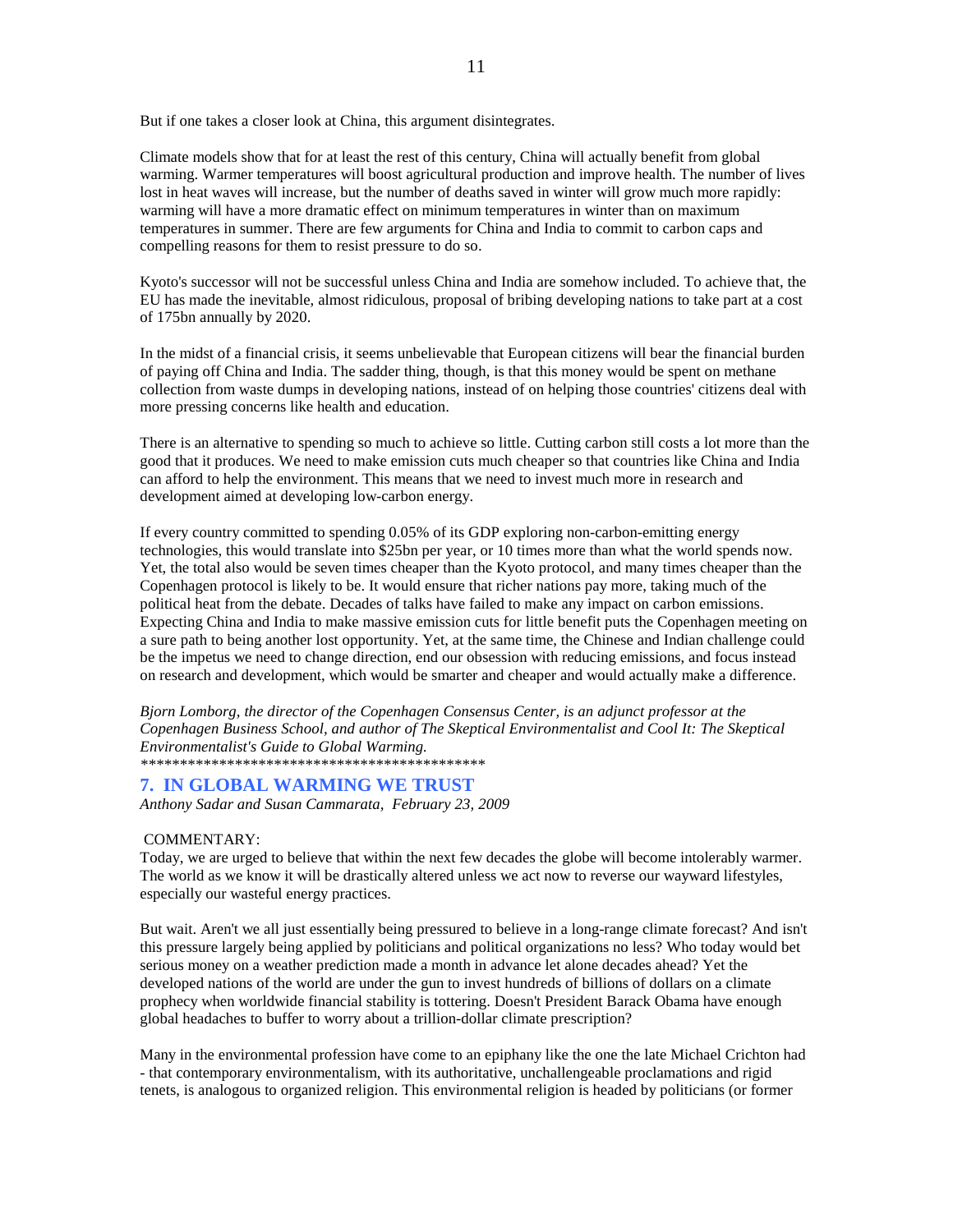politicians) as the high priests and an established political cathedral (read Intergovernmental Panel on Climate Change).

These adored figureheads have selected verses from a collection of scientific data and climate effects to write their global-warming scriptures. Their holy writ includes a reworking of the Book of Revelation with planetary disasters as frightening as those alluded to in the authentic account.

Salvation comes from giving the priests control over our daily lives to redeem us from our carbonaceous sins. Penance and indulgence take the form of "offsets" to carbon-spewing offenses like frivolous exotic vacations, meaty outdoor barbecues, incandescent-bulb burning, and driving a Hummer (a mortal sin!).

Not to worry though, there is mercy in environmentalism. For the ability to continue trespasses-like economic expansion in industrialized nations while enjoying a guilt-free contemporary lifestyle, the offsets are invoked to spare those in Third World countries from the modern burdens of ominous power plants, dirty cement kilns, egregious chemical factories, heartless pharmaceutical industries, sterile medical clinics, gluttonous harvests and gushing purified water. At least those with guilt-assuaged consciences can relax as they vicariously enjoy the back-to-nature lifestyles of loin-clothed aboriginals foraging for food to feed their gaunt families in a lush rain forest (while annually a million natives worldwide drop dead from malaria alone).

How have we come to universally accept this new religion based on dubious prophecy that condemns so many poor souls to a living hell and will greatly limit the salvation offered by free economies? That's where the missionaries come in. These missionaries, a k a "teachers" and "professors," have gone out into the fields of the education system to disseminate the depressing gospel that the Earth is forever in big trouble. Thus, with sustained indoctrination from grade school through graduate school, proselytes have been harvested.

No wonder today's scientists, let alone society, so quickly succumb to any doomed-Earth theory. Our scientific community has been primed to accept that a forecast of calamity for our atmosphere is as good as a reality.

Everyone has been conditioned to believe that an extremely complex climate system is largely controlled by a single simple gas - carbon dioxide - even though the biggest single climate regulator on Earth is most likely water. The global atmospheric temperature is substantially controlled by water in all its forms, as invisible vapor in air, as liquid in oceans and clouds, and as solid ice crystals, snow cover, and glaciers. Besides, could other uncontrollable factors like variation in incoming solar radiation and cosmic rays, as some atmospheric scientists have proposed, have a dominant influence over climate?

So, before we all surrender to a calamitous climate change scenario, let's put it into perspective with the very real present-day calamities of mass starvation, disease, ethnic cleansing, potential economic collapses, and the like. With these exceptionally serious challenges at hand and based on the enormous complexity of the Earth-climate system and the relative paucity of knowledge scientists have about the systems operation, we sincerely hope to encourage a return to humility in environmental research and activism and education about our biosphere. We hope politicians and scientists once again embrace the basics of science including the idea that all "theories" consist of assumptions and limitations - and this goes double for "forecasts"! However, we expect our motivational efforts at reformation will just end up getting us burned at the stake (in a carbon-neutral fashion of course) for environmental heresy.

-------------------------------------------------------------------------------------

*Anthony J. Sadar is a certified consulting meteorologist and co-author of "Environmental Risk Communication: Principles and Practices for Industry" (CRC Press/Lewis Publishers, 2000). Susan T. Cammarata is an independent environmental lawyer practicing in Pittsburgh.*  \*\*\*\*\*\*\*\*\*\*\*\*\*\*\*\*\*\*\*\*\*\*\*\*\*\*\*\*\*\*\*\*\*\*\*\*\*

**8. THE IMPORTANCE OF CARBON DIOXIDE TO YOUR HEALTH**  *By Robert Chouinard, 24 Feb 09 http://www.nzcpr.com/soapbox.htm#RobertC*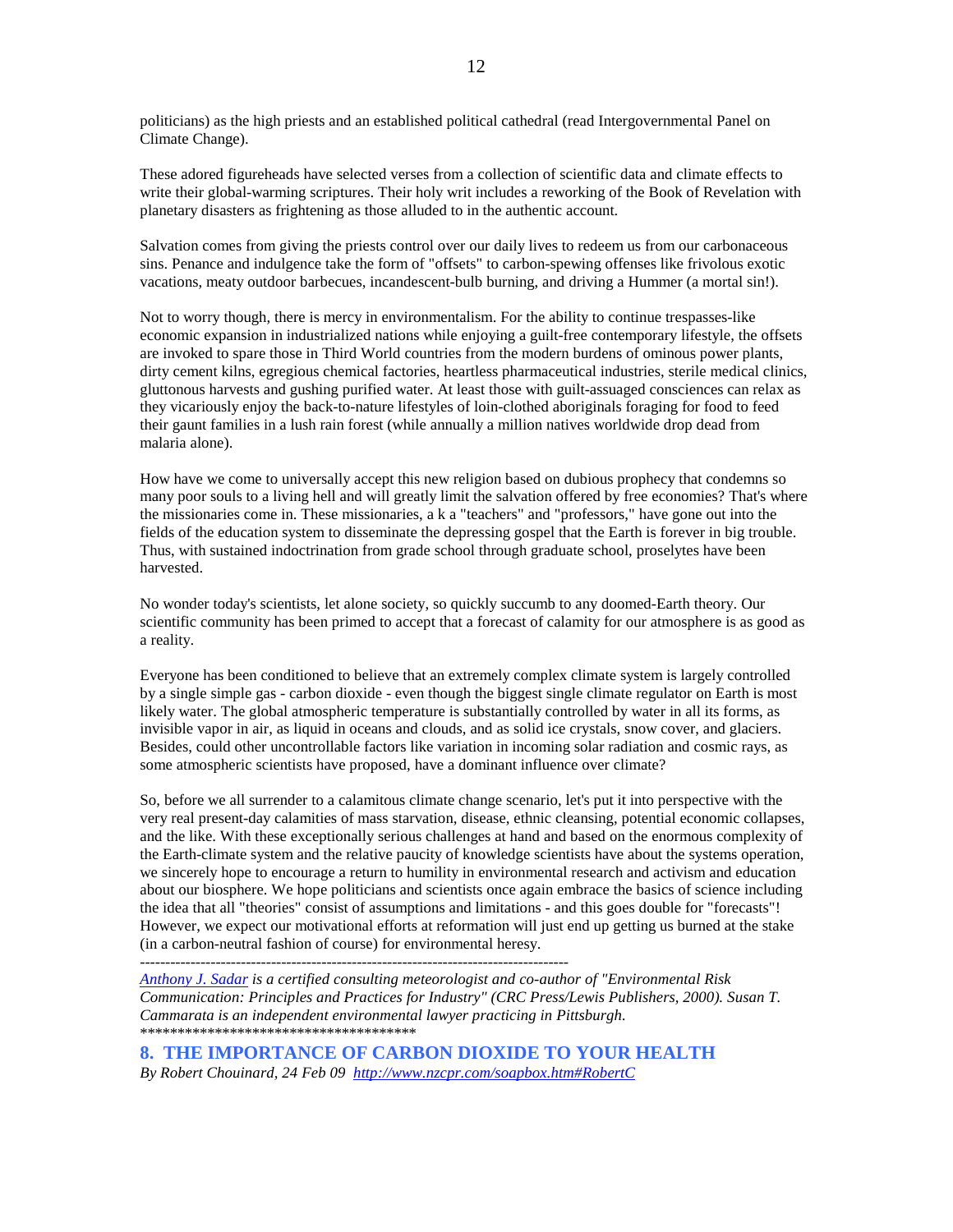First, do you know that carbon dioxide  $(CO<sub>2</sub>)$  in our atmosphere is only slightly more than 1/3rd of 1/10th of 1 percent? just recovering from the lowest level in the history of the earth? the source of carbon for all life forms, on land or in the sea? only slightly above the suffocation level for green plants? a fraction of the level for which evolution designed plants? so low as to cause some people breathing problems? increased by 130 times and more when administered to sick patients? considered, thanks to Al Gore, a pollutant by the U.S. Supreme Court? now a commodity to be traded on Al Gore's Carbon Exchange? (See lawsuit against Al Gore for

#### fraud)

It's common knowledge that when we breathe we take in oxygen and give off carbon dioxide but what is not generally known is that we are greatly affected by the level of carbon dioxide in the air we breathe as well as the way we breathe. Because many people with a wide range of health problems find relief when given enhanced levels of carbon dioxide, it follows that these people would benefit from any rise in the level of carbon dioxide in the atmosphere. The importance of  $CO<sub>2</sub>$  and proper breathing is nicely covered in the following audio lecture and followed with scientific references. Audio lecture: http://www.aetherin.com/audio/03\_carbondioxide.mp3

### *What are safe levels of Carbon Dioxide?*  Source: http://cdiac.esd.ornl.gov/pns/faq\_othr.html

Levels of carbon dioxide  $(CO<sub>2</sub>)$ , a colorless, odorless gas, have been known to reach 3,000 parts per million (ppm) in homes, schools, and offices with no ill effects. The maximum recommended by the National Institute of Occupational Safety and Health (NIOSH) for an 8-hour occupation is 5,000 ppm (13 times the current level of 380 ppm). The Occupational Safety and Health Administration (OSHA) also use 5,000 ppm as their threshold for occupational safety.

But 5,000 ppm appears to be a very conservative estimate of safe levels because other sources claim we can tolerate up to 1.5% of it in air, 15,000 parts per million.

Consider: people with respiratory problems are given medical gas typically consisting of 95 percent oxygen and 50,000 ppm (5 percent) carbon dioxide. This gas can also be obtained with  $CO<sub>2</sub>$  ranging from  $1\%$  to as high as 10% for treating people who have been asphyxiated.

Also consider: we would die if we did not breathe in such a way as to retain very close to 65,000 ppm  $(6.5\%)$  of CO<sub>2</sub> in the alveoli (tiny air sacs) of our lungs.

And finally, the American Industrial Hygiene Association (AIHA) reports that  $100,000$  ppm ( $10\%$ ) of  $CO<sub>2</sub>$ is the atmospheric concentration immediately dangerous to life.

#### *Scientific studies on higher levels of CO2*

Altitude sickness is caused by hyperventilation, which results in increased oxygen  $(O_2)$  in the blood but decreased CO<sub>2</sub>. (Note: oxygen (O) occurs as a molecule in nature, hence the symbol O<sub>2</sub>) The lowered CO<sub>2</sub> will not allow the increased  $O<sub>2</sub>$  to be utilized. Adjusting to this condition is called "ventilatory" acclimatization". While it is not completely understood all that happens during this process, it has been observed by  $\frac{experimation}{ex}$  that supplementing  $CO<sub>2</sub>$  prevents this acclimatization as well as preventing the sickness. It appears that respiratory distress due to lower levels of  $O<sub>2</sub>$  (requiring ventilatory acclimatization) can be relieved or eliminated by the application of a higher level of  $CO<sub>2</sub>$ .

This might be a good time to ask: since we exhale  $CO<sub>2</sub>$ , why do we need it to be present in the air we inhale? Good question, but apparently, we do as demonstrated by the above experiment. Other experiments found that simply circulating  $CO<sub>2</sub>$  up one nostril and out the other while the subject held their breath cured migraine headaches as well as allergic symptoms. Other researchers propose administering  $CO<sub>2</sub>$  to people who suffer from epilepsy, Parkinson's, and autism as well. Clearly, we are affected by low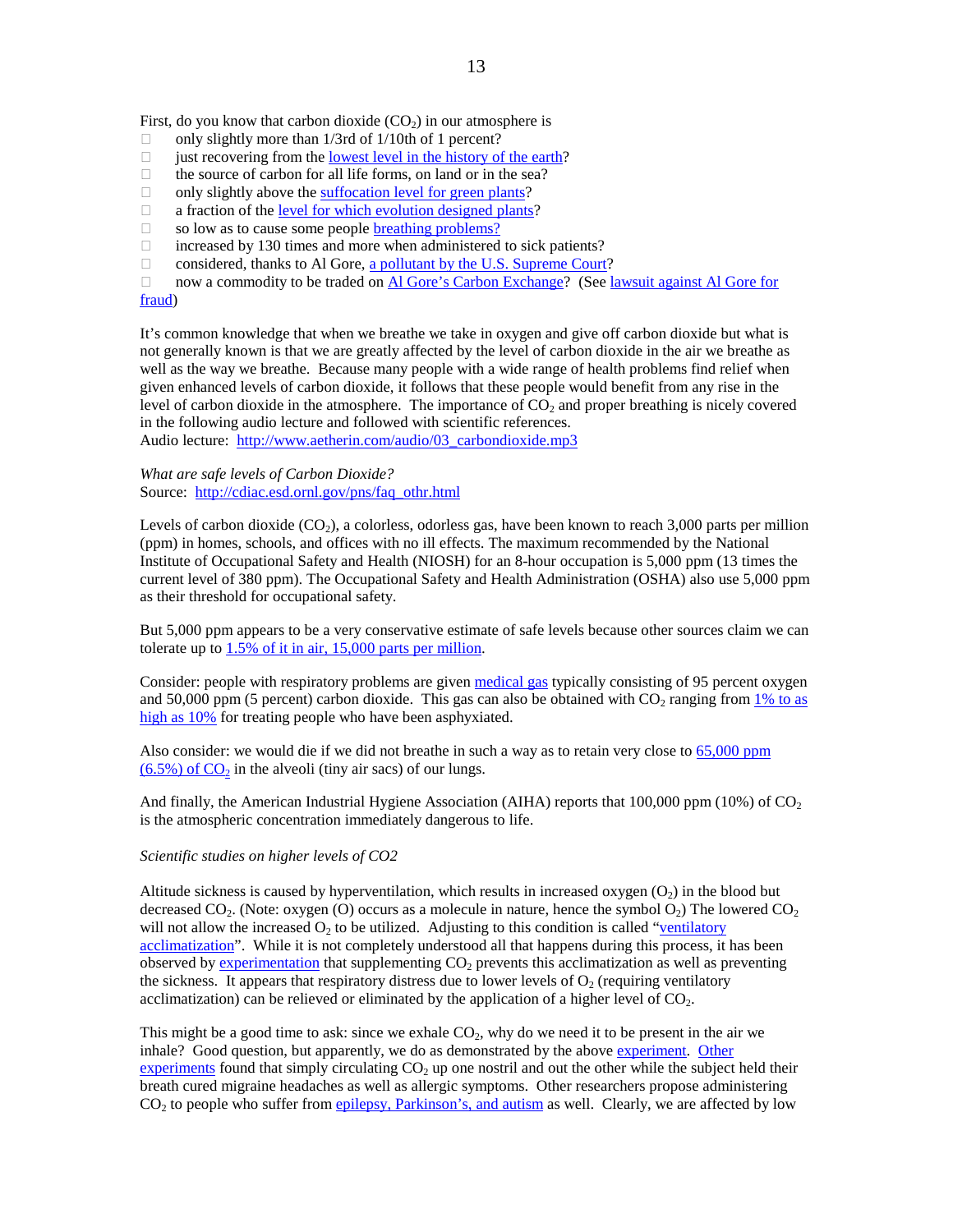levels of  $CO<sub>2</sub>$  in the air we breathe and need to acclimatize to these low levels, if we can, but not everyone can. Consider:

People who experience periodic breathing as well as apnea (cessation of breathing) during sleep benefit from higher levels of  $CO<sub>2</sub>$ . These conditions affect a lot of older people.

Increased levels of  $CO<sub>2</sub>$  can improve the sleep of young people as well. One study found that healthy young men on a submarine slept well when  $CO<sub>2</sub>$  levels rose but not as well when the levels dropped.

 Furthermore it's administered in the form of medical gas (1% to 10%) for many medical conditions to stimulate respiration. For example, people with asthma require from 3% to 5% for therapeutic effect. Studies suggest that a lower level than this but somewhat higher than present atmospheric levels would prevent the attacks in the first place and prevent subclinical symptoms associated with asthma such as anxiety, insomnia, immune dysfunction and excessive sensitivity to pain.  $CO<sub>2</sub>$  levels higher than 5 per cent are used for extreme cases such as for treating victims of asphyxiation and to stimulate breathing of newborn infants as well as speeding recovery of patients who have been anesthetized.

 The majority of us have some degree of lung impairment, which affects the more critical function of the lungs in regulating the proper level of  $CO<sub>2</sub>$  in the alveoli (tiny air sacs). Metabolic syndrome alone includes approximately  $20 - 30$  % of adults in the U.S. and Europe. Then there are smokers, asthmatics, and people with miner's lung, emphysema and scarred lungs due to previous bouts of pneumonia, old people, and many more conditions. Furthermore, a wide range of medical conditions and infectious diseases manifest in pulmonary symptoms. All these conditions can require medical gas because the present atmospheric level is not optimum and appears to lack a safety margin for people with lung impairment. Breathing is a tricky business. We have to breathe fast and deep enough to get the  $O_2$  we need but not so fast as to hyperventilate and lose control of our blood's  $CO<sub>2</sub>$  balance (pH). Over the last 50 million years the  $O_2$  level and  $CO_2$  level have both dropped as well as atmospheric density, which puts us into the same predicament as the mountain climber who must acclimatize to a higher altitude. Even healthy mountain climbers reach a level at which they cannot further adapt. People with lung impairment are like the climber who has reached that level. Either an increase in the  $O_2$  level or an increase in the  $CO_2$  level would be a benefit. It is for good reason that people hospitalized are fitted with air tubes to their nostrils providing them very high levels of oxygen and carbon dioxide. (Typically, 4.5 times the oxygen but, more importantly, 130 times the carbon dioxide that is in the atmosphere)

Experiments have shown that even healthy people have different tolerances (or sensitivity) to  $CO<sub>2</sub>$ levels. However, we can all acclimatize to much higher levels simply by constant exposure to those levels. Physiological changes occur as well as adaptive breathing changes. There is a curious variation in these physiological changes noted in studies of people who live at higher altitudes, which seem to be a result of genetics. The natural experiment of human colonization of high-altitude plateaus on three continents has resulted in two—perhaps three—quantitatively different arterial-oxygen-content phenotypes among Andean, Tibetan and Ethiopian high-altitude populations. The dominance of Ethiopian (and neighboring Kenyan) athletes in endurance marathon running events would appear to be a result of their unique evolutionary adaptation in this regard.

#### *Making Sense of it all while keeping it simple*

The two most immediate concerns when treating patients in intensive care are their blood gasses and their blood electrolytes. Marathon runners frequently pass out and can even die because they did not replenish their electrolytes that were depleted through excessive sweating. One of these electrolytes (bicarbonate) acts as a buffer in the blood to regulate the blood's pH but can be depleted in an attempt to compensate for blood gases. (The reverse can also happen as respiration can change and become distressed in an attempt to compensate for bicarbonate.) Consider the mountain climber who has to acclimatize to a higher altitude over a one or two day period (ventilatory acclimatization). It is a slow change in his body chemistry using his available bicarbonate that makes this possible. To a lesser degree, we all depend on these electrolytes on a daily basis; a proper diet is essential to replenish them.